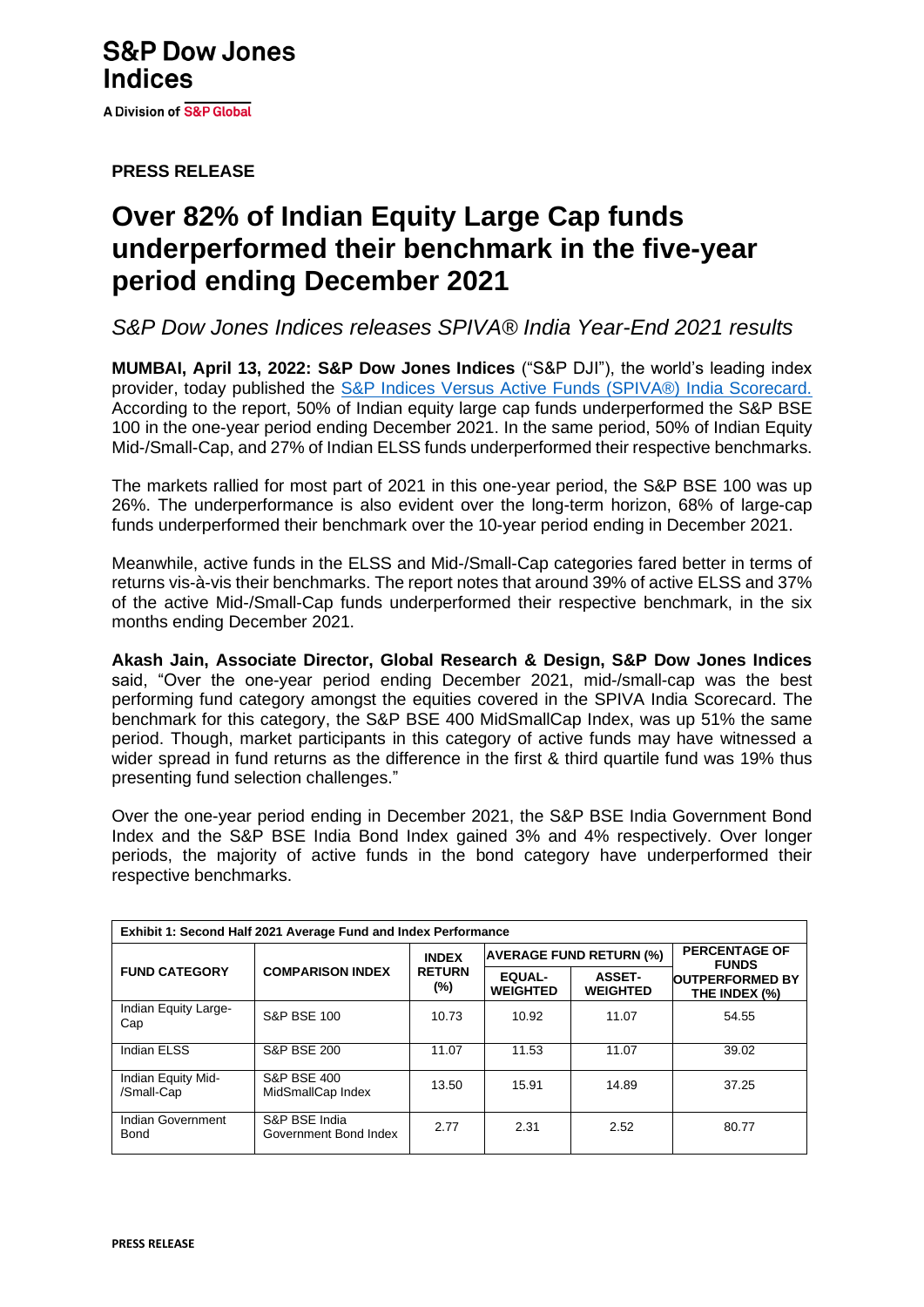# **S&P Dow Jones Indices**

A Division of S&P Global

| Indian Composite<br><b>Bond</b> | S&P BSE<br>India Bond<br>Index | 2.83 | 2.98 | 2.42 | 79.73 |
|---------------------------------|--------------------------------|------|------|------|-------|
|                                 |                                |      |      |      |       |

Source: S&P Dow Jones Indices LLC, Morningstar. Data as of December 31, 2021. Index performance based on total return in INR. Past performance is no guarantee of future results. Table is provided for illustrative purposes

| Report 1a: Percentage of Funds Outperformed by the Index (Based on Absolute Return) |                                        |            |            |            |               |  |  |  |
|-------------------------------------------------------------------------------------|----------------------------------------|------------|------------|------------|---------------|--|--|--|
| <b>FUND CATEGORY</b>                                                                | <b>COMPARISON INDEX</b>                | 1-YEAR (%) | 3-YEAR (%) | 5-YEAR (%) | $10-YEAR (%)$ |  |  |  |
| Indian Equity Large-Cap                                                             | <b>S&amp;P BSE 100</b>                 | 50.00      | 70.00      | 82.26      | 67.61         |  |  |  |
| Indian ELSS                                                                         | <b>S&amp;P BSE 200</b>                 | 26.83      | 63.41      | 79.07      | 58.33         |  |  |  |
| Indian Equity Mid-/Small-<br>Cap                                                    | S&P BSE 400 MidSmallCap Index          | 50.00      | 46.51      | 58.14      | 56.06         |  |  |  |
| Indian Government Bond                                                              | S&P BSE India Government Bond<br>Index | 79.17      | 53.85      | 76.19      | 88.00         |  |  |  |
| Indian Composite Bond                                                               | S&P BSE India Bond Index               | 61.74      | 90.91      | 88.32      | 100.00        |  |  |  |

Source: S&P Dow Jones Indices LLC, Morningstar, and Association of Mutual Funds in India. Data as of December 31, 2021. Returns are shown in INR. Past performance is no guarantee of future results. Table is provided for illustrative purposes.

#### **SPIVA India**

The SPIVA India Scorecard reports on the performance of actively managed Indian mutual funds compared to their respective benchmark indices over one-, three-, and five-year investment horizons. With this edition of the scorecard, we have introduced style consistency of funds and extended the study over the 10-year period ending December 2018. It is not possible to invest directly in an index, and index returns do not reflect expenses an investor would pay. For more information, please visit [www.spglobal.com/spdji](http://www.spglobal.com/spdji)

### **ABOUT S&P DOW JONES INDICES**

S&P Dow Jones Indices is the largest global resource for essential index-based concepts, data and research, and home to iconic financial market indicators, such as the S&P 500® and the Dow Jones Industrial Average®. More assets are invested in products based on our indices than products based on indices from any other provider in the world. Since Charles Dow invented the first index in 1884, S&P DJI has been innovating and developing indices across the spectrum of asset classes helping to define the way investors measure and trade the markets.

S&P Dow Jones Indices is a division of S&P Global (NYSE: SPGI), which provides essential intelligence for individuals, companies, and governments to make decisions with confidence. For more information, visit [www.spglobal.com/spdji](http://www.spglobal.com/spdji)

#### DISCLAIMER

All information for an index prior its Launch Date is back-tested, based on the methodology in effect on the Launch Date. However, when creating back-tested history for periods of market anomalies or other periods that do not reflect the general current market environment, index methodology rules may be relaxed to capture a large enough universe of securities to simulate the target market the index is designed to measure or strategy the index is designed to capture. For example, market capitalization and liquidity thresholds may be reduced. Back-tested performance, which is hypothetical and not actual performance, is subject to inherent limitations because it reflects application of an Index methodology and selection of index constituents in hindsight. No theoretical approach can take into account all of the factors in the markets in general and the impact of decisions that might have been made during the actual operation of an index. Actual returns may differ from, and be lower than, back-tested returns.